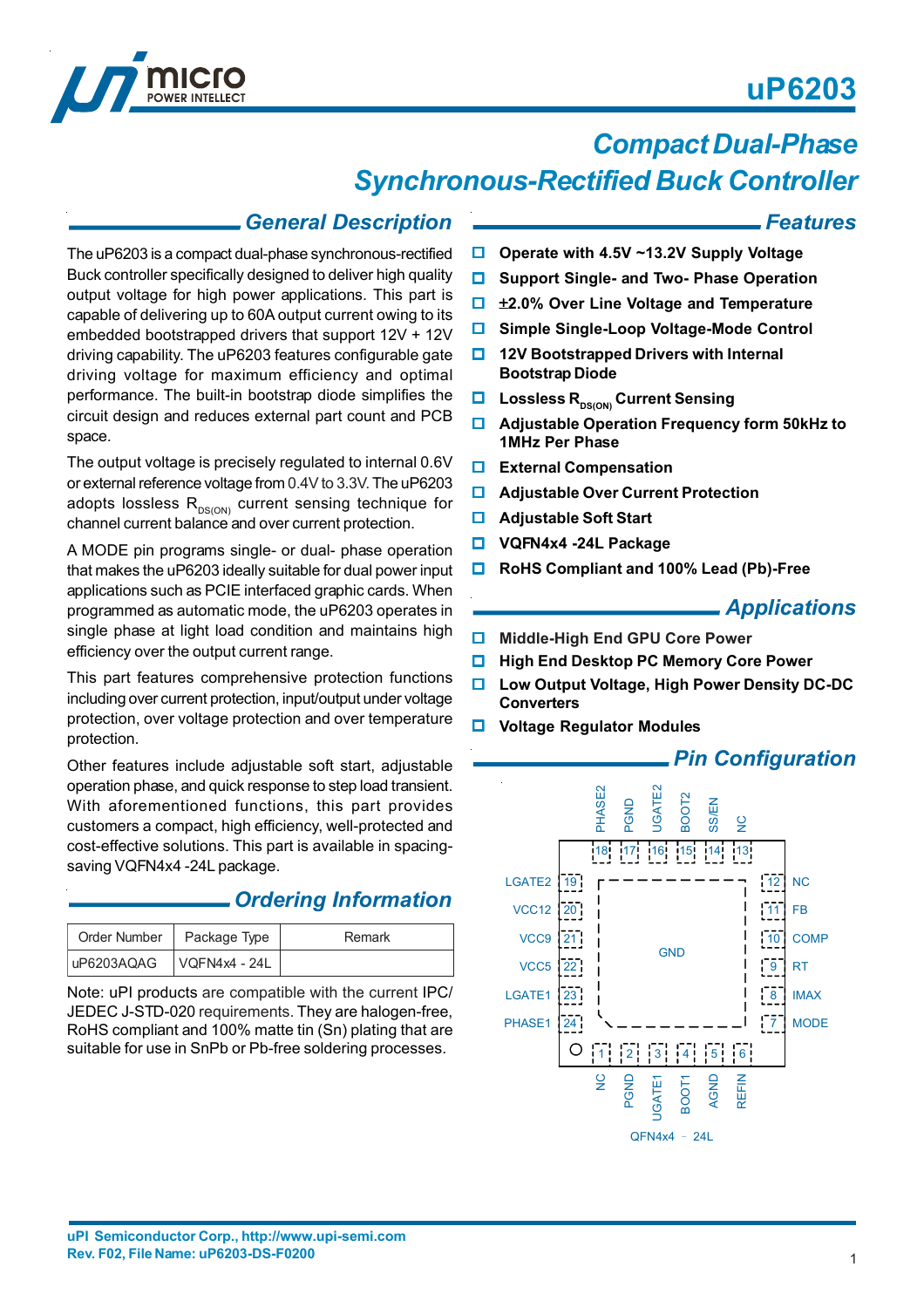

l,

# **uP6203**

## *Typical Application Circuit*



9V Driving Voltage



12V Driving Voltage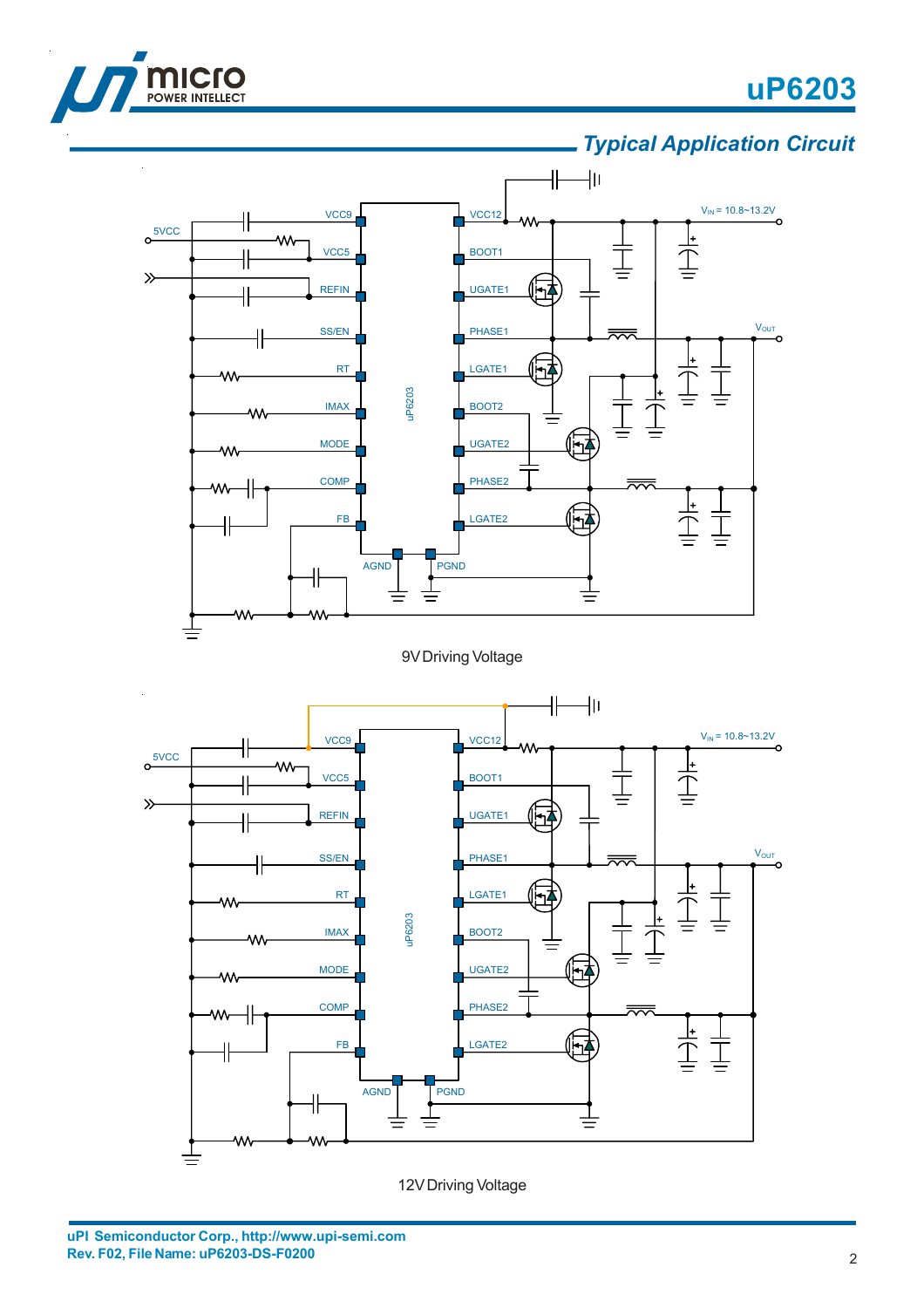



| No.          | <b>Name</b>       | <b>Pin Function</b>                                                                                                                                                                                                                                                                                                                                                                                                                                                                                                                                                                                               |
|--------------|-------------------|-------------------------------------------------------------------------------------------------------------------------------------------------------------------------------------------------------------------------------------------------------------------------------------------------------------------------------------------------------------------------------------------------------------------------------------------------------------------------------------------------------------------------------------------------------------------------------------------------------------------|
| 1, 12,<br>13 | NC                | <b>Not Internally Connected.</b>                                                                                                                                                                                                                                                                                                                                                                                                                                                                                                                                                                                  |
| 2, 17        | <b>PGND</b>       | <b>Power Ground for the IC.</b> These pins are ground returns for the gate drivers. Tie this pin to the<br>ground island/plane through the lowest impedance connection available.                                                                                                                                                                                                                                                                                                                                                                                                                                 |
| 3            | UGATE1            | Upper Gate Driver Output for Channel 1. Connect this pin to the gate of upper MOSFET. This<br>pin is monitored by the adaptive shoot-through protection circuitry to determine when the upper<br>MOSFET has turned off.                                                                                                                                                                                                                                                                                                                                                                                           |
| 4            | BOOT1             | Bootstrap Supply for the floating upper gate driver of channel 1. Connect the bootstrap capacitor<br>$C_{\text{BOOT}}$ between BOOT1 pin and the PHASE1 pin to form a bootstrap circuit. The bootstrap capacitor<br>provides the charge to turn on the upper MOSFET.                                                                                                                                                                                                                                                                                                                                              |
| 5            | <b>AGND</b>       | All voltages levels are measured with respect to this pin. Tie this pin to the ground island/plane<br>through the lowest impedance connection available.                                                                                                                                                                                                                                                                                                                                                                                                                                                          |
| 6            | <b>REFIN</b>      | <b>External Reference Input.</b> This is input pin of external reference voltage. If external reference<br>voltage is not available, connect this pin to VCC5 for internal 0.6V reference.                                                                                                                                                                                                                                                                                                                                                                                                                        |
| 7            | <b>MODE</b>       | <b>Operation Phase Control Input.</b> Connect a resistor $R_{\text{MODE}}$ form this pin to GND to set the<br>threshold current level for single and dual phase operations. The uP6203 operates in daul phase<br>if the output current is higher than the threshold current level, in single phase if the output current is<br>lower than the threshld current level, see the related sections for detail.<br>Let this pin open for always dual phase operation. Tie this pin to GND for always single phase<br>operation. Both upper and lower switches of Phase2 are turned off when operating in single phase. |
| 8            | <b>IMAX</b>       | Output Current Indication. Connect this pin with resistor to ground to set the output over current<br>protection level.                                                                                                                                                                                                                                                                                                                                                                                                                                                                                           |
| 9            | <b>RT</b>         | Operation Frequency Setting. Connecting a resistor between this pin and AGND to set the<br>operation frequency.                                                                                                                                                                                                                                                                                                                                                                                                                                                                                                   |
| 10           | <b>COMP</b>       | Error Amplifier Output. This is the output of the error amplifier (EA) and the non-inverting input of<br>the PWM comparators. Use this pin in combination with the FB pin to compensate the voltage-<br>control feedback loop of the converter.                                                                                                                                                                                                                                                                                                                                                                   |
| 11           | FB                | Feedback Voltage. This pin is the inverting input to the error amplifier. A resistor divider from the<br>output to GND is used to set the regulation voltage.                                                                                                                                                                                                                                                                                                                                                                                                                                                     |
| 14           | SS/EN             | <b>Soft Start Output.</b> Connect a capacitor from this pin to AGND to set the soft start interval. Pulling<br>low this pin dwon to 0.4V shuts down the uP6203.                                                                                                                                                                                                                                                                                                                                                                                                                                                   |
| 15           | BOOT <sub>2</sub> | Bootstrap Supply for the floating upper gate driver of channel 2. Connect the bootstrap capacitor<br>between BOOT2 pin and the PHASE2 pin to form a bootstrap circuit. The bootstrap capacitor<br>provides the charge to turn on the upper MOSFET.                                                                                                                                                                                                                                                                                                                                                                |
| 16           | UGATE2            | Upper Gate Driver Output for Channel 2. Connect this pin to the gate of upper MOSFET. This<br>pin is monitored by the adaptive shoot-through protection circuitry to determine when the upper<br>MOSFET has turned off.                                                                                                                                                                                                                                                                                                                                                                                           |
| 18           | PHASE2            | Switch Node for Channel 2. Connect this pin to the source of the upper MOSFET and the drain<br>of the lower MOSFET. This pin is used as the sink for the UGATE2 driver. This pin is also monitored<br>by the adaptive shoot-through protection circuitry to determine when the upper MOSFET has turned<br>off.                                                                                                                                                                                                                                                                                                    |
| 19           | LGATE2            | Lower Gate Driver Output for Channel 2. Connect this pin to the gate of lower MOSFET. This<br>pin is monitored by the adaptive shoot-through protection circuitry to determine when the lower<br>MOSFET has turn off.                                                                                                                                                                                                                                                                                                                                                                                             |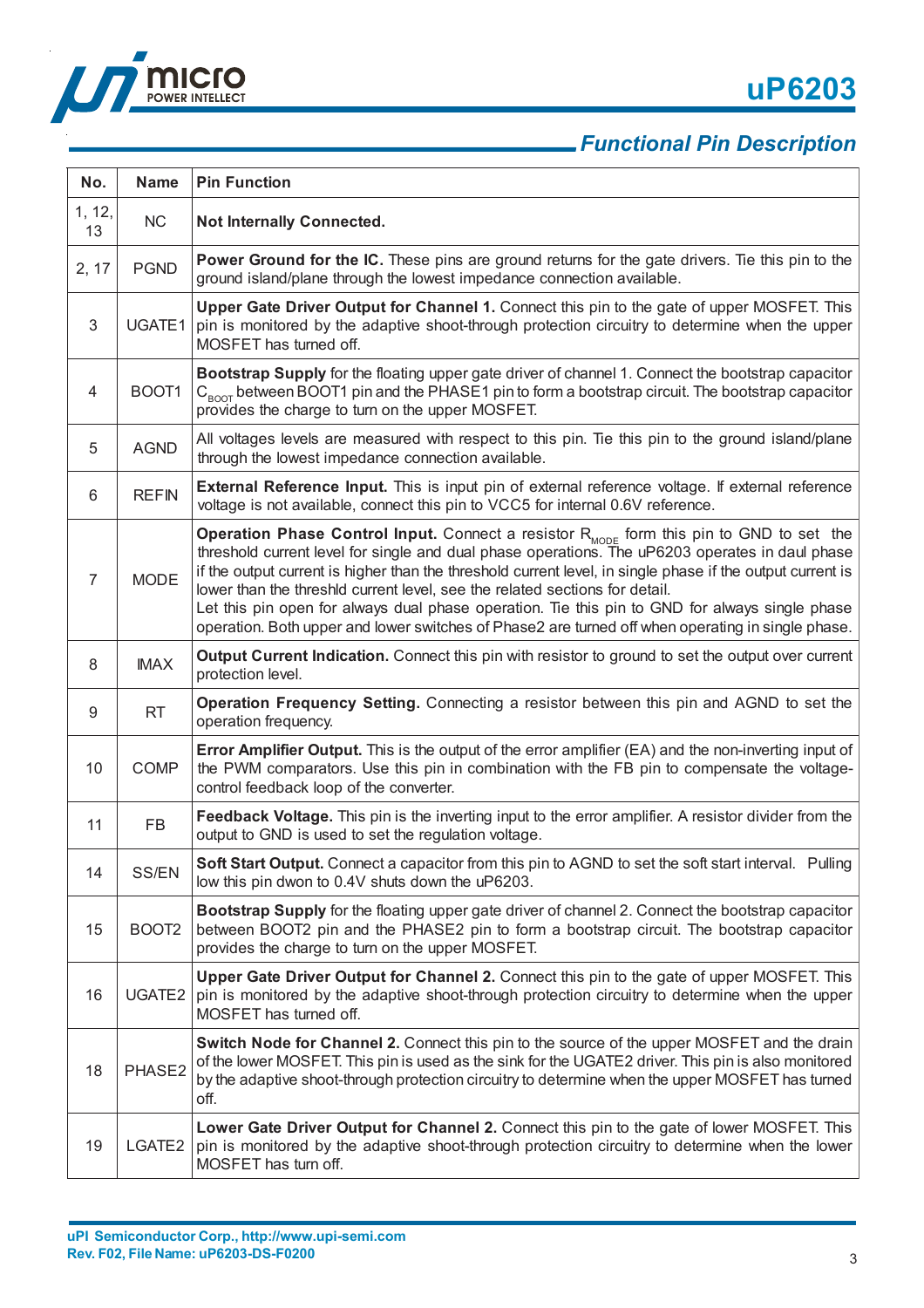

| No.                               | <b>Name</b>       | <b>Pin Function</b>                                                                                                                                                                                                                                                                                           |
|-----------------------------------|-------------------|---------------------------------------------------------------------------------------------------------------------------------------------------------------------------------------------------------------------------------------------------------------------------------------------------------------|
| 20                                | VCC <sub>12</sub> | Supply Voltage. This pin is the input pin of the internal 9V LDO, providing current for VCC9 pin.<br>Place a minimum 1uF ceramic capacitor physically near the pin to locally bypass the supply voltage.                                                                                                      |
| 21                                | VCC9              | Supply Input. This pin in the output of the internal 9V LDO regulator. This pin provides current for<br>lower gate drivers and bootstrap circuit for upper drivers.                                                                                                                                           |
| 22                                | VCC <sub>5</sub>  | Supply Input. This pin receives a well-decoupled supply voltage form 4.5V to 5.5V and provides<br>bias current for the internal control circuit. Bypass this pin with a minimum 1uF ceramic capacitor<br>physically near it.                                                                                  |
| 23                                | LGATE1            | Lower Gate Driver Output for Channel 1. Connect this pin to the gate of lower MOSFET. This<br>pin is monitored by the adaptive shoot-through protection circuitry to determine when the lower<br>MOSFET has turn off.                                                                                         |
| 24                                | PHASE1            | Switch Node for Channel 1. Connect this pin to the source of the upper MOSFET and the drain<br>of the lower MOSFET. This pin is used as the sink for the UGATE driver. This pin is also monitored<br>by the adaptive shoot-through protection circuitry to determine when the upper MOSFET has turned<br>off. |
| <b>Exposed Pad</b><br><b>PGND</b> |                   | <b>Power Ground.</b> Tie this pin to the ground island/plane through the lowest impedance connection<br>available.                                                                                                                                                                                            |



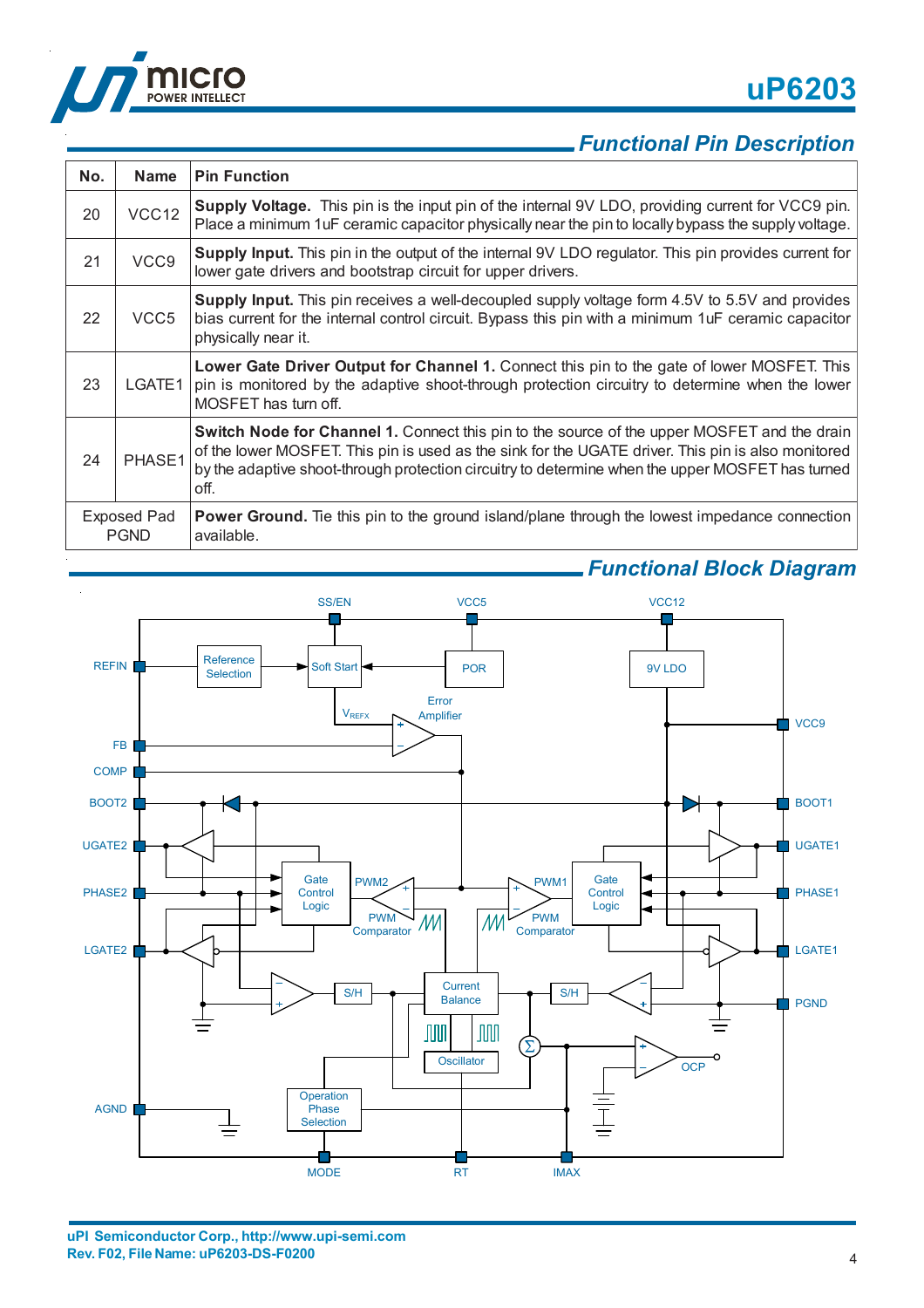

The uP6203 is a compact dual-phase synchronous-rectified Buck controller specifically designed to deliver high quality output voltage for high power applications. This part is capable of delivering up to 60A output current thanks to its embedded bootstrapped drivers that support 12V + 12V driving capability. The built-in bootstrap diode simplifies the circuit design and reduces external part count and PCB space.

The output voltage is precisely regulated to internal 0.6V reference voltage or external reference voltage from 0.4V to 3.3V. The uP6203 adopts  $R_{DS(ON)}$  current sensing technique for channel current balance, and over current protection.

This part features comprehensive protection functions including over current protection, input/output under voltage protection, over voltage protection and over temperature protection.

Other features include internal soft start, adjustable operation phase number and quick response to step load transient. With aforementioned functions, this part provides customers a compact, high efficiency, well-protected and cost-effective solutions. This part is available in VQFN4x4 - 24L packages.

#### **Internal 9V LDO Regulators**

The uP6203 integrates a 9V LDO regulator for gate drivers as shown in Figure 1. The 9V LDO receives input voltage at VCC12 pin and outputs a regulated voltage at VCC9 pin for the lower gate drivers and the bootstrap circuit for the upper gate drivers, providing flexible gate driving voltage for maximum efficiency and optimal performance. When driving with 9V gate voltage, the converter reduces 25% power dissipation in the drivers and maintains high efficiency comparing to 12V driving voltage. This enables the uP6203 to drive MOSFETs with large input capacitors and provides up to 60A output current without overheating the controller itself.

When the VCC12 pin is left open, the VCC9 pin could received well decoupled 4.5V~13.2V voltage for gate drivers as shown in Figure 2. Since the uP6203 adopts  $R_{DS(ON)}$ current sensing technique for current balance and over current protection, always consider the  $R_{DS(ON)}$  with the lowest possible gate driving voltage. If the gate driving voltage is expected to be lower than 7V, special consideration should be paid to the threshold voltage of the MOSFETs.

Bootstrap diodes are embedded to facilitates PCB design and reduce the total BOM cost. No external Schottky diode is required. However, if the VCC9 pin voltage is expected

to be lower than 5V, external Schottky diode is highly recommended to get highest gate driving voltage for high side MOSFET.



Figure 2. Bypass the Internal 9V LDO Regulator.

The VCC9 pin should be locally bypassed by a minimum 1uF ceramic. Place the capacitor physically near the VCC9 pin.

The VCC5 pin receives a well-decoupled 4.5V~5.5V voltage for internal control circuits. The VCC5 pin should be locally bypassed by a minimum 1uF ceramic. Place the capacitor physically near the VCC5 pin.

#### **Power On Reset and Initialization**

The uP6203 continuously monitors VCC9 and VCC5 pins voltage for power on reset (POR) to ensure the supply voltage is high enough for normal operation of the device. The POR threshold level is typically 4.3V at VCC5 and VCC9 rising.

#### **Reference Voltage Selection**

The uP6203 features selectable internal or external reference voltage. The REFIN voltage level is checked at POR to select the desired reference voltage. Internal 0.6V reference voltage is selected if  $V_{RFFIN}$  > 3.3V at POR, otherwise external reference voltage is selected. Once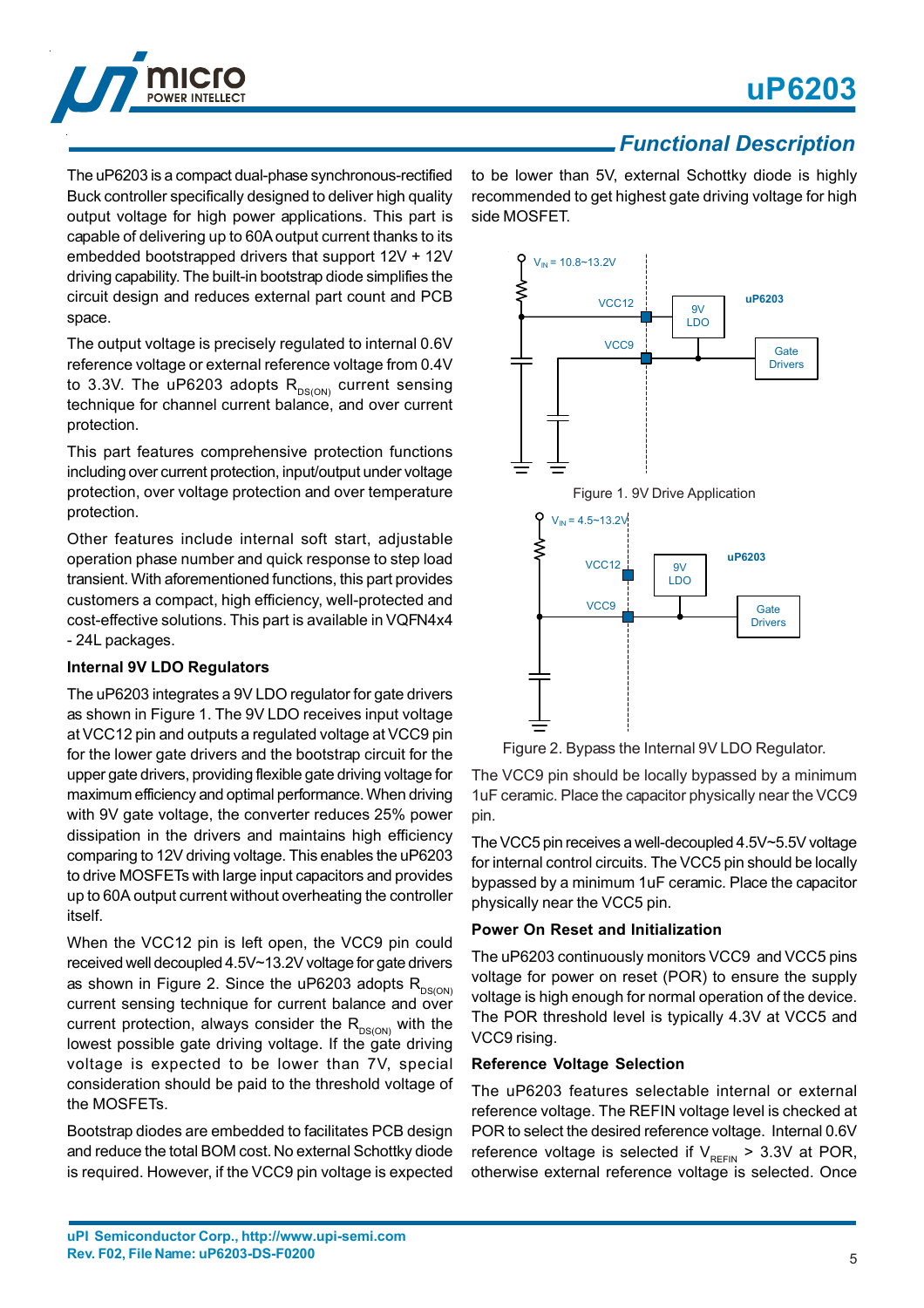

selected, the reference source is fixed and can only be programmed at next POR.

The REFIN sources a 1uA current and pulls its voltage to 5V if this pin is left open when POR is granted. This selects the internal 0.6V reference voltage. If the external reference voltage is higher than 3.3V before POR, it may cause uP6203 to select internal 0.6V reference voltage which should be avoided.

#### **Oscillation Frequency Programming**

A resistor  $R_{DT}$  connected to RT pin programs the oscillation frequency as:

$$
f_{\rm OSC} = 200 \times \left(\frac{30(k\Omega)}{R_{\rm RT}(k\Omega)}\right)^{0.92}
$$
 (kHz)

Figure 3 shows the relationship between oscillation frequency and  $R_{\text{err}}$ .



Figure 3. Switching Frequency vs.  $R_{RT}$ .

#### **Soft Start**

Once POR releases, the uP6203 initiates its soft start cycle. Figure 4 shows the softstart cycle with external reference voltage. A 10uA current charges the soft start capacitor  $C_{ss}$ and makes its voltage  $V_{ss}$  linearly ramp up. The  $V_{ss}$  clamps reference voltage  $V_{\text{per}}$  with a MOSFET threshold voltage gat at non-inverting input of the error amplifier. Accordingly, the output voltage will softly ramp up and draw minimum inrush current from the power bus.

The uP6203 features pre-bias start-up capability. If the output voltage is pre-biased with a voltage, say  $V_{BIAS}$ , that accordingly makes  $V_{FB}$  higher than reference voltage ramping  $V_{RFF}$ . The error amplifier keeps  $V_{\text{COMP}}$  lower than the valley of the sawtooth waveform and makes PWM comparators output low until the ramping  $V_{REF}$  catches up the feedback voltage. The uP6203 keeps both upper and



Figure 4. Timing Diagram of Soft Start Interval.

The uP6203 claims soft start end when  $V_{REF}$  catches up  $V_{REFIN}$ . The total soft start time with external reference voltage is about

$$
t_{SS}=\frac{C_{SS}(V_{REFIN}+0.8V)}{10uA}
$$

where 0.8V accounts for the delay time caused by the MOSFET threshold voltage. When external reference voltage changes, the slew rate of  $V_{REF}$  is also limited by the soft start mechanism. Consequently, this results in a smooth output voltage transition during external reference voltage change. The soft start also acts as the timer during OCP and UVP hiccups as described in the later sections.

#### **Channel Current Sensing**

The uP6203 extracts phase currents for current balance and over current protection by parasitic on-resistance of the lower switches when turn on as shown in Figure 5.



Figure 5. R<sub>DS(ON)</sub> Current Sensing Scheme The GM amplifier senses the voltage drop across the lower switch and converts it into current signal each time it turns on. The sampled and held current is expressed as:  $I_{\text{CSX}} = 3.3 \times I_{\text{LX}} \times R_{\text{DS}(\text{ON})} \times 10^{-4} + 6.6$ uA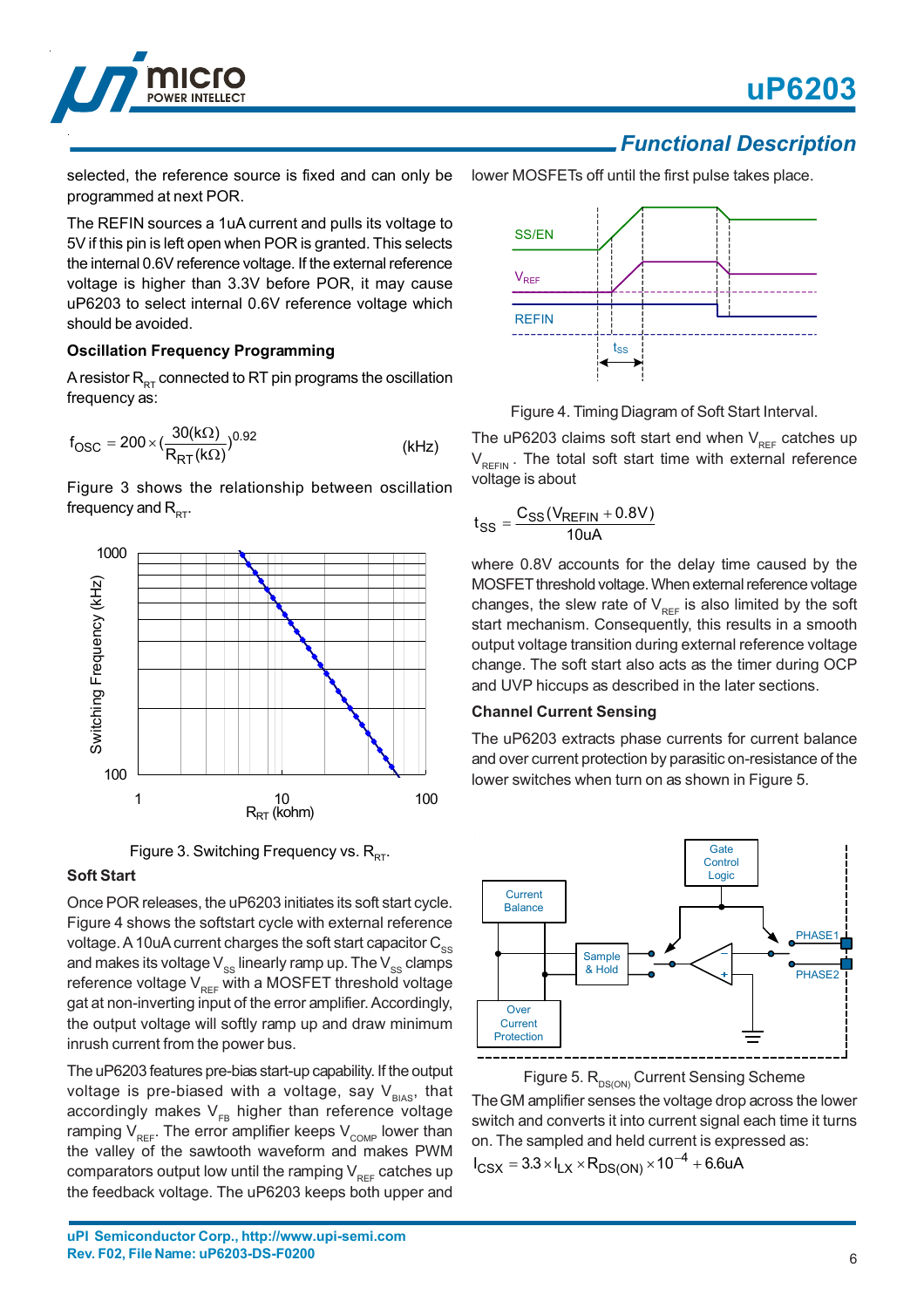

where  $I_{LX}$  is the phase X current in Ampere,  $R_{DS(ON)}$  is the onresistance of low side MOSFET in  $Ω$ , 6.6uA is a constant to compensate the offset of the current sensing circuit. **Note that the valley inductor current is sampled and held.** The sampled and held current is the averaged inductor current minus half of inductor ripple current:

$$
I_{LX\_SH} = I_{LX\_AVG} - 1/2 \times \Delta I_{LX}
$$

One half of the summation of the sampled and held current signal  $(I_{CS1} + I_{CS2})/2$  is injected to the IMAX pin, that results in a voltage  $V_{\text{MAX}}$  across the resistor  $R_{\text{MAX}}$  connecting IMAX and AGND.

$$
V_{IMAX} = \frac{(I_{CS1} + I_{CS2})}{2} \times R_{IMAX}
$$
  
= 
$$
\frac{[3.3 \times (I_{L1\_SH} + I_{L2\_SH}) \times R_{DS(ON)} \times 10^{-4} + 13.2 uA]}{2} \times R_{IMAX}
$$

Take I<sub>LX</sub> = 20A,  $\Delta I_{LX}$  = 4A, R<sub>DS(ON)</sub> = 6mΩ , and R<sub>IMAX</sub> = 30kΩ for example,  $V_{I_{MAX}}$  is calculated as:

$$
V_{IMAX} = \frac{[3.3 \times (20 - 4)A \times 2 \times 6m\Omega \times 10^{-4} + 13.2uA]}{2} \times 30k\Omega
$$
  
= 1.27V

#### **Over Current Protection**

 $V_{I_{MAX}}$  is compared with a 3.0V reference voltage for over current protection. If  $V_{\text{MAX}}$  is higher than 3.0V, OCP is activated. Take above setting for example, the output current for OCP is calculated as:

$$
3.0V = \frac{[3.3 \times (I_{OUT} - 4)A \times 6m\Omega \times 10^{-4} + 13.2uA]}{2} \times 30k\Omega
$$
  

$$
I_{OUT} = 98.3A
$$

The uP6203 features hiccup and shutdown mode OCP. If OCP takes place after soft start end, the uP6203 turns off both upper and lower MOSFETs and discharges the  $C_{\infty}$ with a constant current of 10uA. When  $V_{\text{ss}}$  touches down 0.4V, the uP6203 initiates another soft start cycle. The uP6203 shuts down after 3 times hiccups. If the OCP takes place during soft start cycle, the uP6203 turns off both upper and lower MOSFETs but keeps charging the  $C_{ss}$  with a constant current of 10uA until the soft start end. The shutdown status can only be reset by POR function. Figure 6, and Figure 7 illustrate the OCP behaviors during soft start and after soft start end respectively.

#### **Note that on-resistance of a MOSFET is highly dependent of gate voltage and temperature. Always consider the highest temperature and lowest gate voltage.**

**Note that the valley value of the inductor is sampled and held just before the lower switch is to turn off.** **The ripple current of the inductor should be considered when calculating over current protection level.**



#### **Current Balance**

The uP6203 fine tunes the duty cycle of each channel for current balance according to the sensed inductor current signals as shown in Figure 8. If the current of channel 1 is smaller than the current of channel 2, the uP6203 increases the duty cycle of the corresponding phase to increase its phase current accordingly, vice verse.



Figure 8. Current Balance Scheme of uP6203.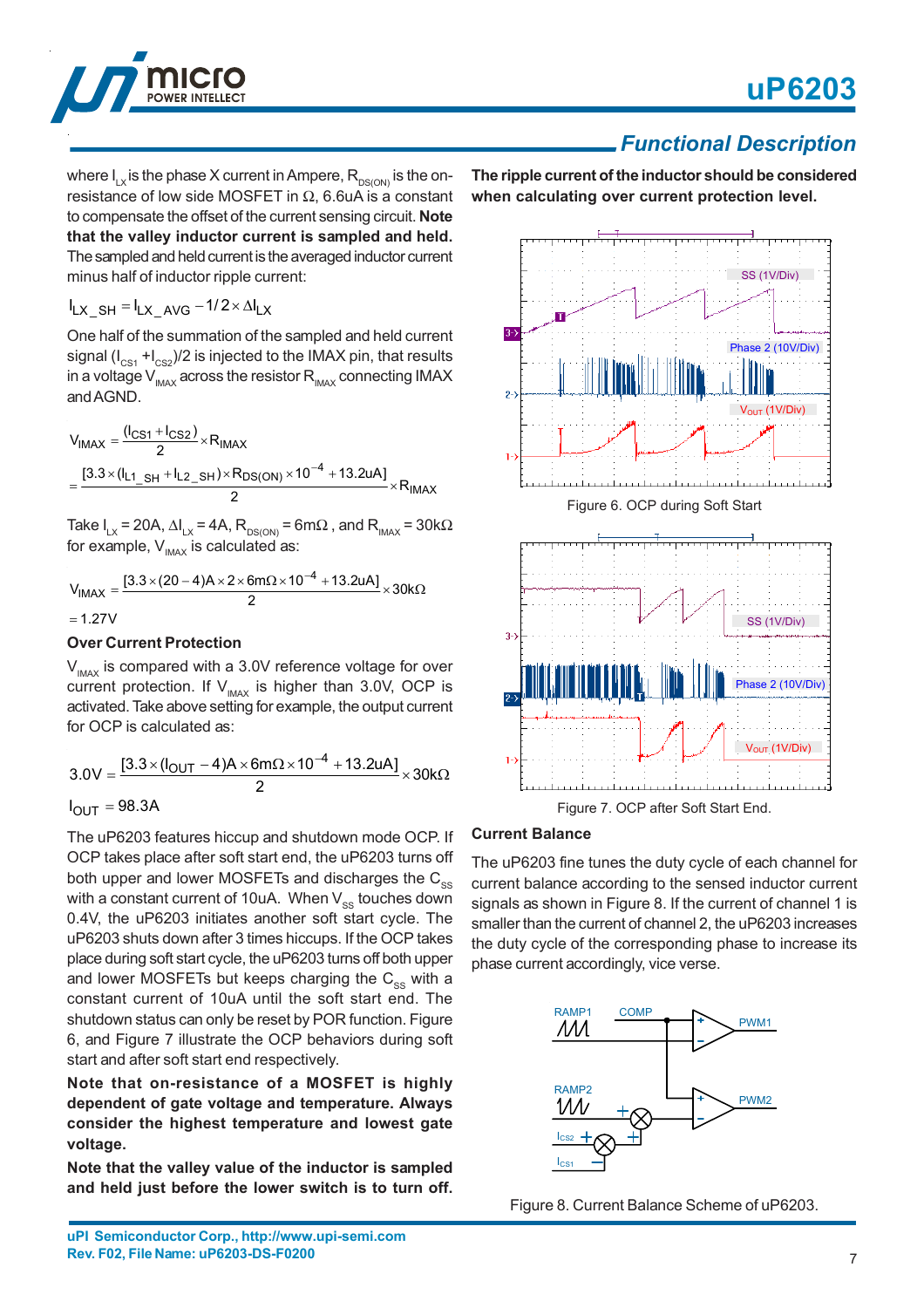



#### **Automatic Phase of Operation Selection**

The uP6203 features automatic phase of operation selection according to load current. A current  $I_{\text{MODE}}$  flows through the resistor  $R_{\text{MDDE}}$  connecting MODE pin and AGND.

 $I_{\text{MODE}} = 0.6 V / R_{\text{MODE}}$ 

where 0.6V is the nominal voltage at MODE pin.

If the  $I_{\text{MAX}}$  is smaller than 2/5 of  $I_{\text{MODE}}$ , the uP6203 operates in single phase by turning off phase 2. If the  $I_{\text{MAX}}$  is higher than 3/5 of  $I_{\text{MODE}}$ , the uP6203 operates in dual phase.

Take  $\Delta I_{LX}$  = 4A,  $R^{\phantom{|}}_{\textrm{\tiny{DS(ON)}}}$  = 6mΩ , and  $R^{\phantom{|}}_{\textrm{\tiny{MODE}}}$  = 30kΩ for example, I<sub>MODE</sub> is calculated as 0.6V/30kΩ = 20uA. The threshold level of output current for entering single phase operation is calculated as:

$$
\frac{2 \times I_{MODE}}{5} = \frac{[3.3 \times (I_{OUT} - 4)A \times 6m\Omega \times 10^{-4} + 13.2uA]}{2}
$$
  
I<sub>OUT</sub> = 5.4A

The threshold level of output current for entering dual phase operation is calculated as:

$$
\frac{3 \times I_{MODE}}{5} = \frac{[3.3 \times (I_{OUT} - 2)A \times 6m\Omega \times 10^{-4} + 6.6uA]}{2}
$$
  

$$
I_{OUT} = 10.8A
$$

Note that when operated in single phase, the rated current is reduced to *80 percents* of normal level. Continuous demanding high current may damage the converter.

#### **Manual Phase of Operation Selection**

The uP6203 supports manual selecting single- or dualphase operation. If  $I_{\text{MODE}}$  is higher than 150uA, the uP6203 operates in forced single phase mode. If  $I_{\text{MODE}}$  is smaller than 4uA, the uP6203 operates in forced dual phase mode. This feature is important for PCIE interfaced graphic cards where neither bus power nor external power is capable of delivering full load current. Configure the converter as shown in Figure 9. Power the phase 1 converter by PCIE bus power and power the phase 2 converter by external power. If the external power code is not plugged into the socket, the External Power Detection,  $I_{\text{MODE}} = 0.6 \text{V/3}$ kohm >150uA and the uP6203 operates in single phase mode. The uP6203 could provide limited current to GPU for required operation when external power is not plugged.



Figure 9. Single/Two Phase Operation

Two-phase operation will make the phase 2 converter acts like a boost converter if the external power is not available, boosting the output voltage to the input voltage. The relationship between input voltage and output voltage is governed by conventional boost converter equation. Offset of the current balance function may make the duty cycle of phase 2 converter smaller than that of phase 1 converter. This results in external power higher than 15V that may damage the input capacitors and other devices. Figure 9 configuration turns off phase 2 converter when the external power is not available, thus eliminates the possibility of over voltage on input capacitors and other devices of the phase 2 converter.

Note that *when operated in single phase*, the over current protection level is reduced to *70 percents* of normal level. Continuous demanding high current may damage the converter.

$$
0.7 \times 3.0V = \frac{[3.3 \times (I_{L1\_SH})A \times R_{DS(ON)} \times 10^{-4} + 6.6uA]}{2} \times R_{IMAX}
$$

Take  $\Delta I_{LX}$  = 4A,  $R_{_{DS(ON)}}$  = 6m $\Omega$  , and  $R_{_{IMAX}}$  = 30k $\Omega$  for example, OCP level in single phase operation is calculated as:

$$
2.1V = \frac{[3.3 \times (I_{OUT} - 2)A \times 6m\Omega \times 10^{-4} + 6.6uA]}{2} \times 30k\Omega
$$
  

$$
I_{OUT} = 63.2A
$$

Note that when operating in forced single phase mode, the uP6203 starts up with single phase operation. When operating in automatic selection mode, the uP6203 starts up with dual phase operation, no matter what level the load current is. The mode selection is enabled only after the uP6203 claims soft start end.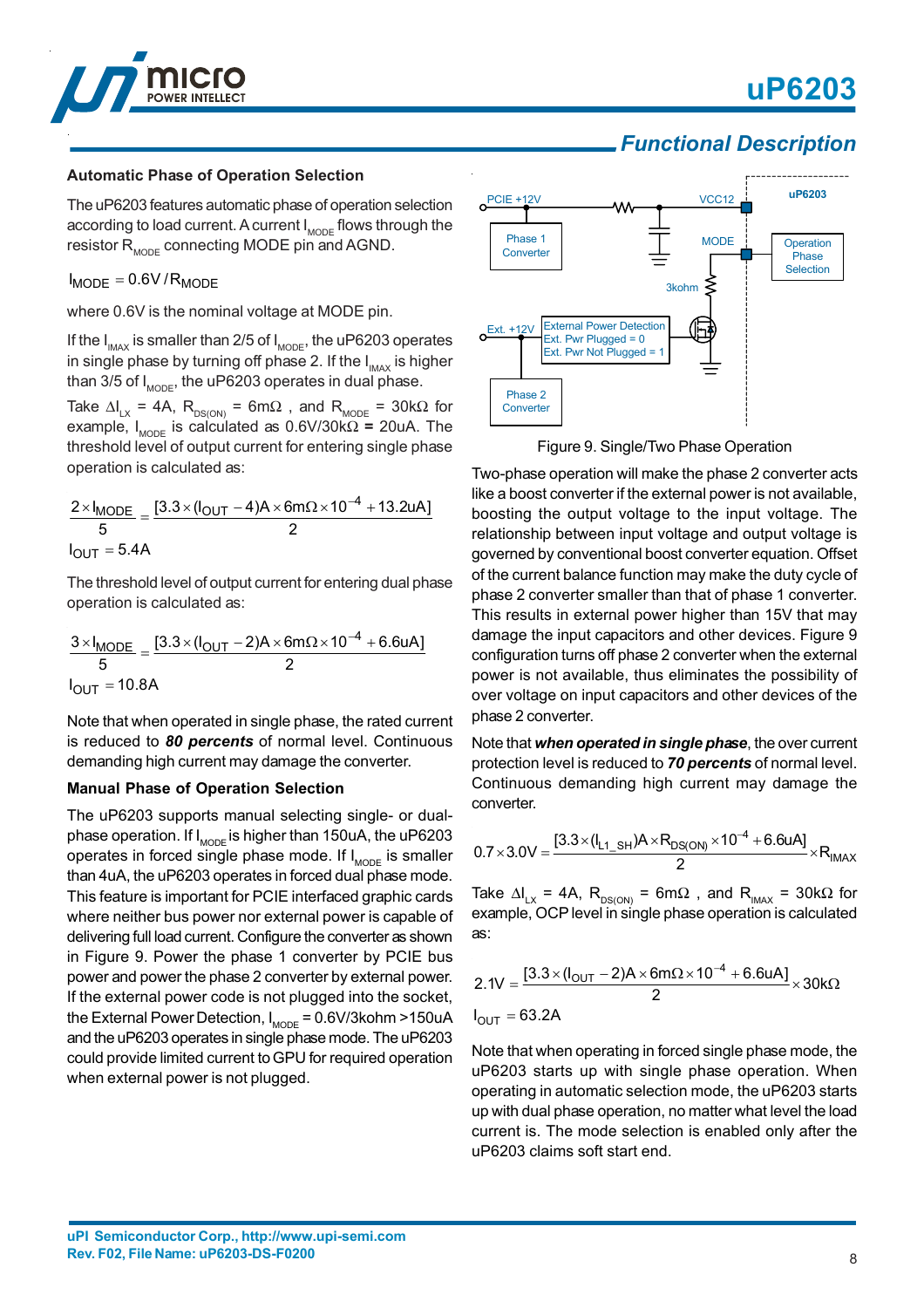# uP6203



## - Absolute Maximum Rating

| PHASEx to GND           |  |
|-------------------------|--|
|                         |  |
|                         |  |
| BOOTx to GND            |  |
|                         |  |
|                         |  |
| <b>UGATEx to PHASEX</b> |  |
|                         |  |
|                         |  |
| <b>LGATEx to GND</b>    |  |
|                         |  |
|                         |  |
|                         |  |
|                         |  |
|                         |  |
|                         |  |
|                         |  |
|                         |  |
| ESD Rating (Note 2)     |  |
|                         |  |
|                         |  |
|                         |  |

## - Thermal Information

| Package Thermal Resistance (Note 3)    |                                                                                                                                                                                                                                                                                                                                                                                                                                                          |
|----------------------------------------|----------------------------------------------------------------------------------------------------------------------------------------------------------------------------------------------------------------------------------------------------------------------------------------------------------------------------------------------------------------------------------------------------------------------------------------------------------|
|                                        | $\text{VQFM4x4 - 24L }\theta_{\text{\tiny{IA}}} \text{ _{d}} \text{ _{d}} \text{ _{d}} \text{ _{u}} \text{ _{u}} \text{ _{u}} \text{ _{u}} \text{ _{u}} \text{ _{u}} \text{ _{u}} \text{ _{u}} \text{ _{u}} \text{ _{u}} \text{ _{u}} \text{ _{u}} \text{ _{u}} \text{ _{u}} \text{ _{u}} \text{ _{u}} \text{ _{u}} \text{ _{u}} \text{ _{u}} \text{ _{u}} \text{ _{u}} \text{ _{u}} \text{ _{u}} \text{ _{u}} \text{ _{u}}$<br>$40^{\circ}$ CM $\sigma$ |
|                                        | <b>െ</b> CM                                                                                                                                                                                                                                                                                                                                                                                                                                              |
| Power Dissipation, $P_{p}$ @ TA = 25°C |                                                                                                                                                                                                                                                                                                                                                                                                                                                          |
|                                        | 25W                                                                                                                                                                                                                                                                                                                                                                                                                                                      |
|                                        | Desamproceded Openetian Occoditions                                                                                                                                                                                                                                                                                                                                                                                                                      |

### Recommended Operation Conditions\_

| Operating Junction Temperature Range (Note 4) ------- | - -40°C to +125°C - |
|-------------------------------------------------------|---------------------|
|                                                       | -- -40°C to +85°C - |
|                                                       | ----- 4.5V to 5.5V  |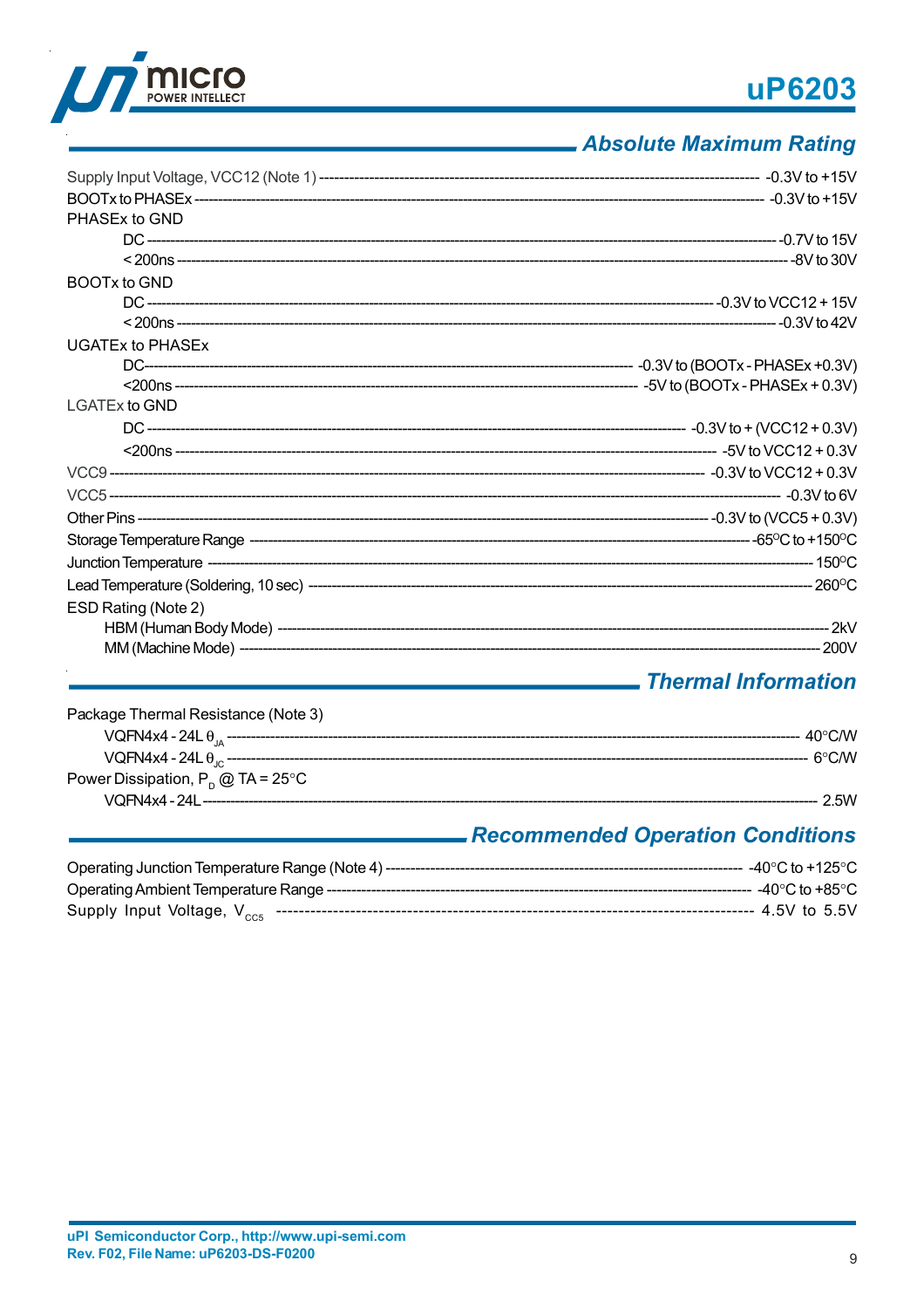

### *Electrical Characteristics*

| (VCC12 = 12V, VCC9 = 9V, VCC5 = 5V, $T_a$ = 25 <sup>o</sup> C, unless otherwise specified)<br><b>Parameter</b> | Symbol                              | <b>Test Conditions</b>                                                                                        | Min                      | <b>Typ</b>               | <b>Max</b>               | <b>Units</b> |  |
|----------------------------------------------------------------------------------------------------------------|-------------------------------------|---------------------------------------------------------------------------------------------------------------|--------------------------|--------------------------|--------------------------|--------------|--|
| <b>Supply Input</b>                                                                                            |                                     |                                                                                                               |                          |                          |                          |              |  |
| Supply Input Voltage                                                                                           | $\rm V_{\rm \underline{CCL2}}$      |                                                                                                               | 10.8                     | $\overline{\phantom{a}}$ | 13.2                     | V            |  |
| Vias Voltage                                                                                                   | $\rm V_{\rm \underline{C}\bar{C}5}$ |                                                                                                               | 4.5                      | $\overline{\phantom{a}}$ | 5.5                      | V            |  |
| Regulated Bias Voltage                                                                                         | $\rm V_{\rm CC9}$                   | $V_{\text{CC12}}$ = 12V, $V_{\text{FB}}$ = 0.7V, No Switching                                                 | 8                        | 9                        | 10                       | V            |  |
| <b>Supply Current</b>                                                                                          | $I_{CC12}$                          | UGATE and LGATE Open; Switching<br>Guaranteed by Design                                                       | 4                        | 5                        | 6                        | mA           |  |
| Quiescent Supply Current                                                                                       | $I_{CC9_Q}$                         | $V_{FB} = 0.7V$ , No Switching<br>Guaranteed by Design                                                        | 1.5                      | $\overline{2}$           | 2.5                      | mA           |  |
| <b>VCC9 POR Threshold</b>                                                                                      | $V_{CC9RTH}$                        | V <sub>cc9</sub> Rising.                                                                                      | 3.8                      | 4.3                      | 4.2                      | V            |  |
| <b>VCC9 POR Hysteresis</b>                                                                                     | $V_{\text{CCBHYS}}$                 |                                                                                                               |                          | 0.3                      | $\overline{\phantom{0}}$ | V            |  |
| <b>VCC5 POR Threshold</b>                                                                                      | $V_{CCSRTH}$                        | $V_{cc5}$ Rising.                                                                                             | 4.1                      | 4.3                      | 4.5                      | V            |  |
| <b>VCC5 POR Hysteresis</b>                                                                                     | $V_{cc9HYS}$                        |                                                                                                               | $\overline{\phantom{a}}$ | 0.15                     | $\overline{\phantom{0}}$ | V            |  |
| <b>Oscillator</b>                                                                                              |                                     |                                                                                                               |                          |                          |                          |              |  |
| Free Running Frequency                                                                                         | $f_{\rm osc}$                       | $R_{RT}$ = 30k $\Omega$                                                                                       | 185                      | 210                      | 235                      | kHz          |  |
| <b>Frequency Variation</b>                                                                                     |                                     | $R_{RT}$ = 30k $\Omega$                                                                                       | $-10$                    | --                       | 10                       | $\%$         |  |
| <b>Frequency Range</b>                                                                                         |                                     |                                                                                                               | 50                       | --                       | 1000                     | kHz          |  |
| Maximum Duty Cycle                                                                                             |                                     |                                                                                                               | 82                       | 87                       | 92                       | $\%$         |  |
| Minimum Duty Cycle                                                                                             |                                     |                                                                                                               |                          | 0                        | $-$                      | $\%$         |  |
| Ramp Amplitude                                                                                                 | $\Delta\rm{V}_{\rm{osc}}$           | Guaranteed by Design                                                                                          | 3.8                      | 4                        | 4.2                      | $V_{p,p}$    |  |
| <b>Reference Voltage</b>                                                                                       |                                     |                                                                                                               |                          |                          |                          |              |  |
| Nominal Feedback Voltage                                                                                       | $V_{FB}$                            | $V_{\text{cc12}}$ = 12V, $V_{\text{COMP}}$ = 1.2V                                                             | 0.59                     | 0.6                      | 0.61                     | V            |  |
| <b>Error Amplifier</b>                                                                                         |                                     |                                                                                                               |                          |                          |                          |              |  |
| Open Loop DC Gain                                                                                              | AO                                  | Guaranteed by Design                                                                                          | 60                       | 70                       | --                       | dB           |  |
| Gain-Bandwidth Product                                                                                         | <b>GBW</b>                          | Guaranteed by Design                                                                                          | 6                        | 10                       | --                       | <b>MHz</b>   |  |
| <b>Slew Rate</b>                                                                                               | <b>SR</b>                           | Guaranteed by Design                                                                                          | 3                        | 6                        | --                       | V/us         |  |
| Trans-conductance                                                                                              | GM                                  | $R_{LOAD} = 20k\Omega$                                                                                        | 1200                     | 1400                     | --                       | uA/V         |  |
| Maximum Current (Source & Sink)                                                                                | $I_{COMP}$                          | $V_{\text{COMP}} = 1.6V$                                                                                      | 220                      | 280                      | --                       | uA           |  |
| <b>Current Sense</b>                                                                                           |                                     |                                                                                                               |                          |                          |                          |              |  |
| <b>Current Sense Trans-conductance</b>                                                                         | <b>GM</b>                           | $\Delta I_{\text{MAX}} / (\Delta V_{\text{PHASE1}} + \Delta V_{\text{PHASE2}})$<br>@ $R_{MAX}$ = 30k $\Omega$ | 600                      | 660                      | 720                      | uA/V         |  |
| Over Current Threshold                                                                                         | $V_{\text{MAX}}$                    | $R_{\text{IMAX}} = 30k\Omega$                                                                                 | 2.7                      | 3.0                      | 3.3                      | V            |  |
| Mode Pin Voltage                                                                                               | $V_{\text{MODE}}$                   |                                                                                                               | 0.58                     | 0.60                     | 0.62                     | V            |  |
| Forced Single Phase Operation<br>Threshold                                                                     | <b>IMODE</b>                        |                                                                                                               | 150                      | --                       | --                       | uA           |  |
| Forced Dual Phase Operation<br>Threshold                                                                       | <b>IMODE</b>                        |                                                                                                               | --                       |                          | 4                        | uA           |  |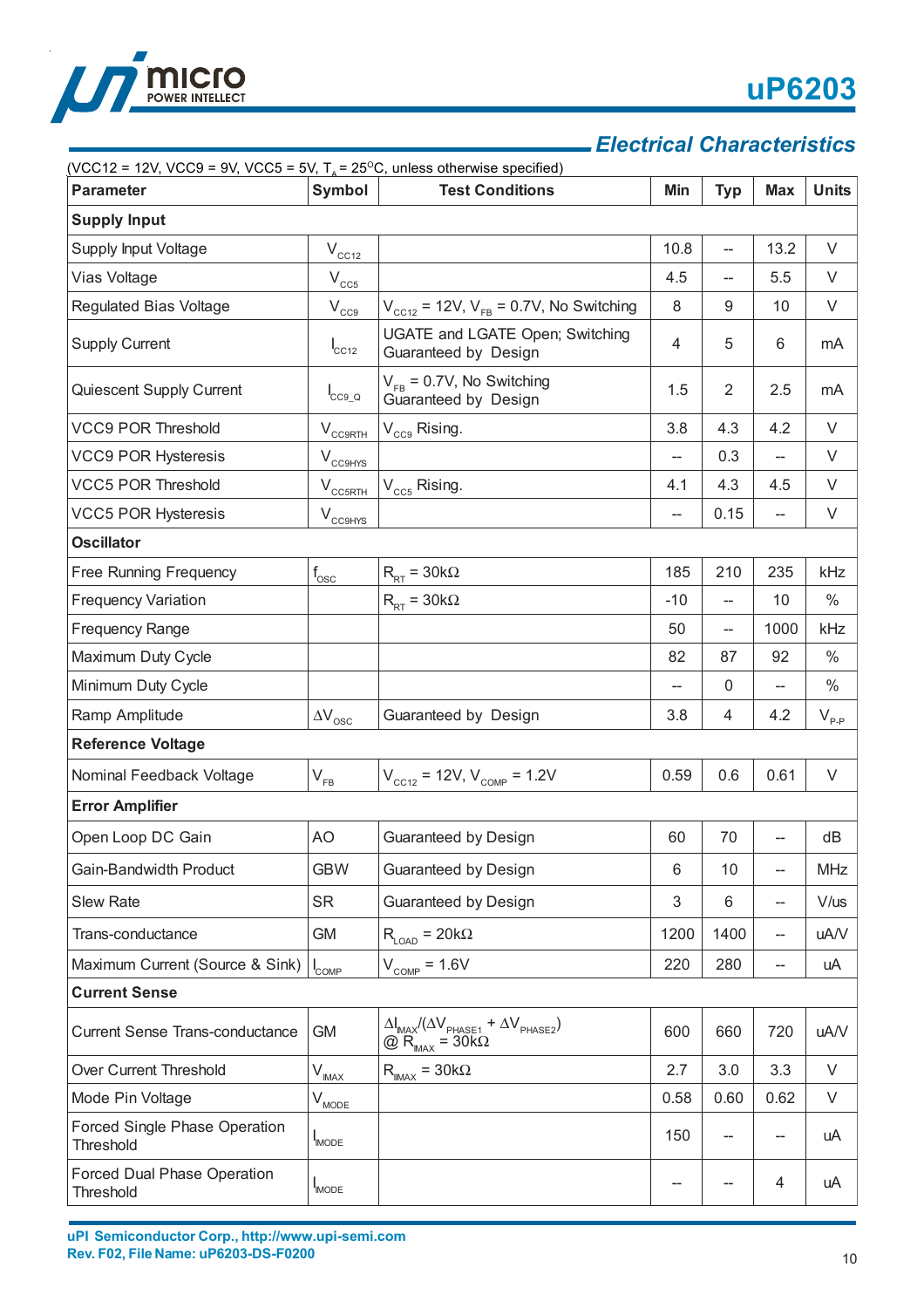

# *Electrical Characteristics*

| <b>Parameter</b>                     | Symbol           | <b>Test Conditions</b>                                  | Min | <b>Typ</b> | <b>Max</b> | <b>Units</b> |  |  |
|--------------------------------------|------------------|---------------------------------------------------------|-----|------------|------------|--------------|--|--|
| <b>Gate Driver</b>                   |                  |                                                         |     |            |            |              |  |  |
| <b>Upper Gate Sourcing</b>           | $R_{HG\_SRC}$    | $= 100 \text{mA}$ sourcing<br>$I_{HG}$                  | --  | 3          | 6          | Ω            |  |  |
| <b>Upper Gate Sinking</b>            | $R_{HG\_SNK}$    | $= 100 \text{mA}$ sinking<br>$\mathsf{I}_{\mathsf{HG}}$ | --  | 2          | 4          | Ω            |  |  |
| Lower Gate Source                    | $R_{LG\_SRC}$    | $I_{LG}$ = 100mA sourcing                               | --  | 2.5        | 5          | Ω            |  |  |
| Lower Gate Sink                      | $R_{LG\_SNK}$    | $I_{LG}$ = 100mA singking                               | --  | 1.3        | 2.6        | Ω            |  |  |
| Dead Time                            | $T_{DT}$         |                                                         | --  | 30         | --         | ns           |  |  |
| <b>Soft Start</b>                    |                  |                                                         |     |            |            |              |  |  |
| <b>Soft Start Current</b>            | $I_{SS}$         | $V_{ss} = 0V$                                           | 7   | 10         | 13         | uA           |  |  |
| <b>Re-Soft Start Threshold Level</b> | $V_{SS\_HICCUP}$ |                                                         | --  | 0.5        | --         | V            |  |  |
| <b>Protection</b>                    |                  |                                                         |     |            |            |              |  |  |
| Over Temperature Protection          |                  | Guaranteed by Design                                    | 140 | 150        | 160        | $\rm ^{O}C$  |  |  |
| Over Temperature Hysteresis          |                  |                                                         | --  | 20         | --         | $\rm ^{O}C$  |  |  |

**Note 1.** Stresses listed as the above "Absolute Maximum Ratings" may cause permanent damage to the device. These are for stress ratings. Functional operation of the device at these or any other conditions beyond those indicated in the operational sections of the specifications is not implied. Exposure to absolute maximum rating conditions for extended periods may remain possibility to affect device reliability.

**Note 2.** Devices are ESD sensitive. Handling precaution recommended.

- **Note 3.**  $\theta_{1A}$  is measured in the natural convection at T<sub>A</sub> = 25°C on a low effective thermal conductivity test board of JEDEC 51-3 thermal measurement standard.
- **Note 4.** The device is not guaranteed to function outside its operating conditions.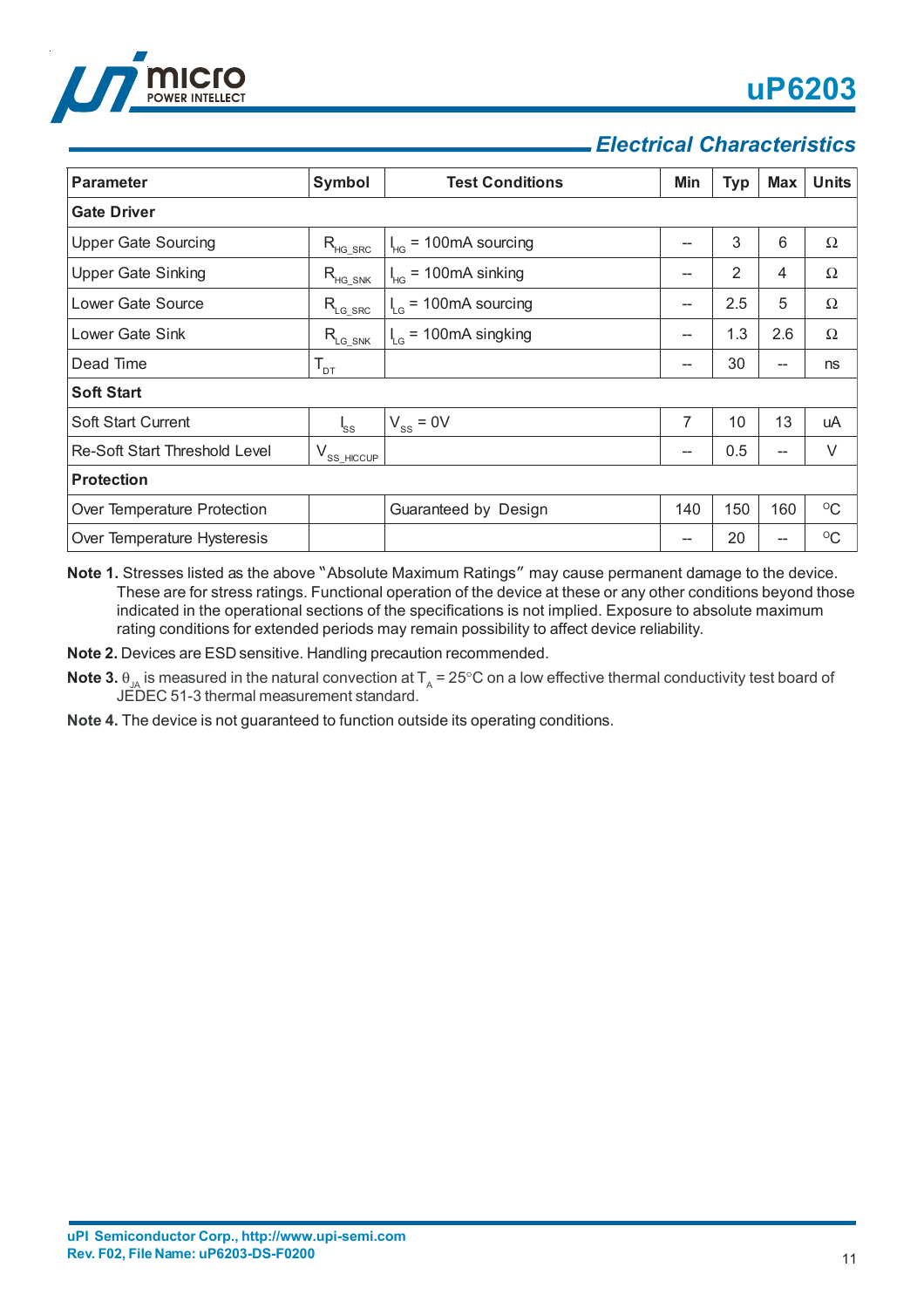

VCC9 (V)

# **uP6203**



### *Typical Operation Characteristics*



5 7 9 11 13 15

VCC12 (V)

**VCC9 Line Regulation**



**Output Voltage Load Regulation** 0.61 Feedback Voltage V<sub>FB</sub> (V) Feedback Voltage  $\mathsf{V}_{\mathsf{FB}}\left(\mathsf{V}\right)$ 0.605 0.6 0.595 0.59 0 10 20 30 40 50 60 Output Current (A)



**uPI Semiconductor Corp., http://www.upi-semi.com Rev. F02, File Name: uP6203-DS-F0200**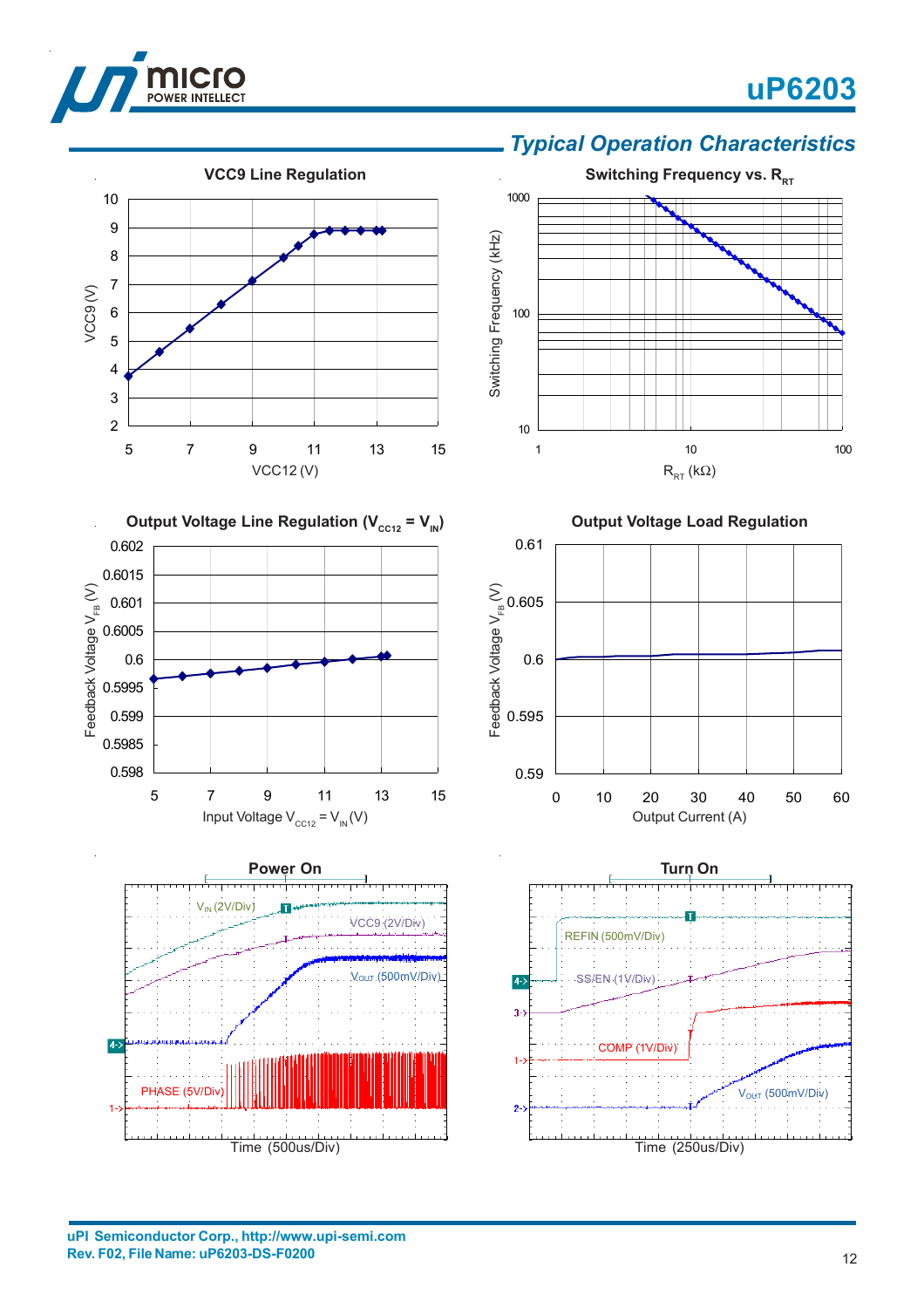







Time (5us/Div) sigle phase to dual phase transition



**uPI Semiconductor Corp., http://www.upi-semi.com Rev. F02, File Name: uP6203-DS-F0200**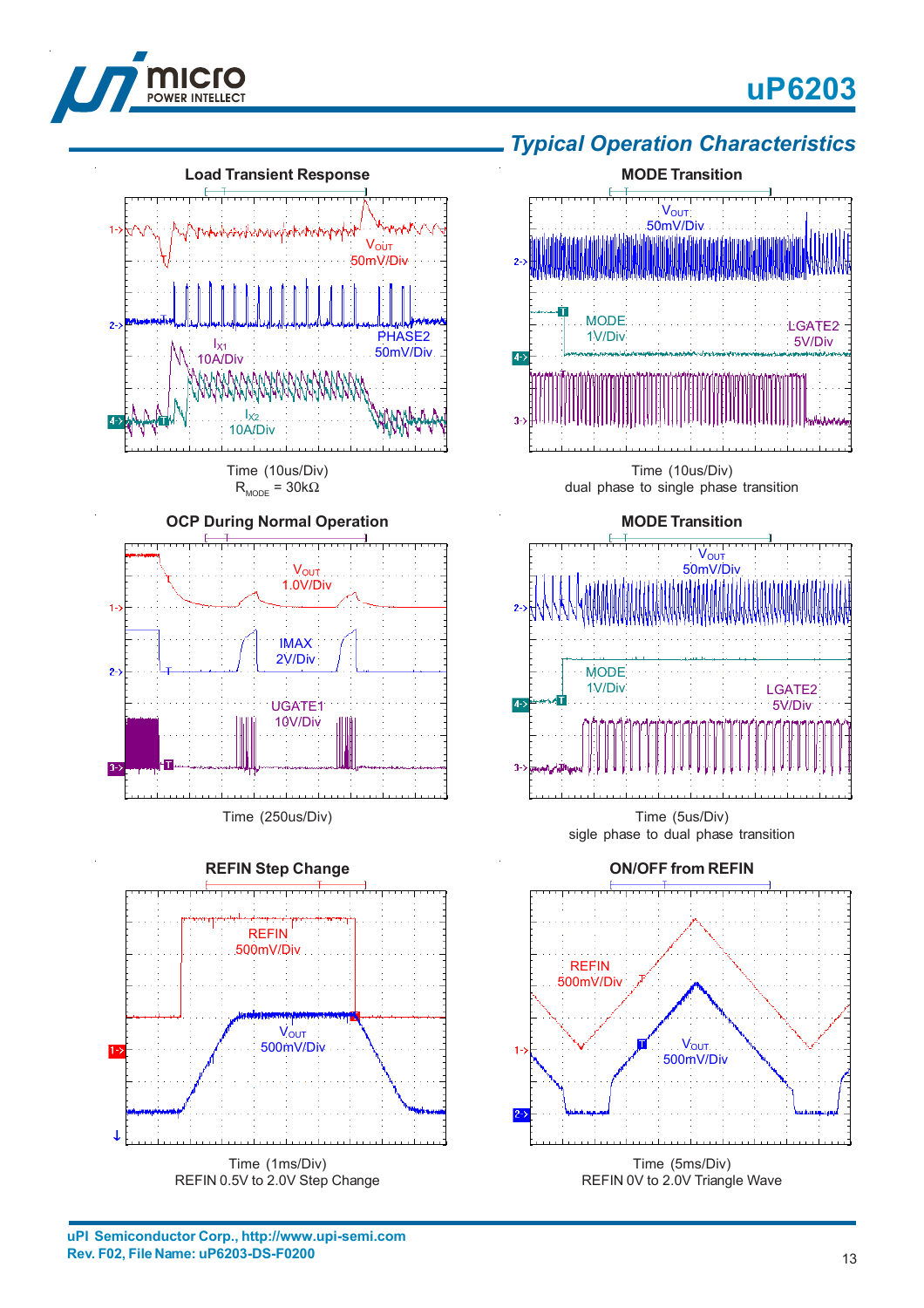



### *Typical Operation Characteristics*





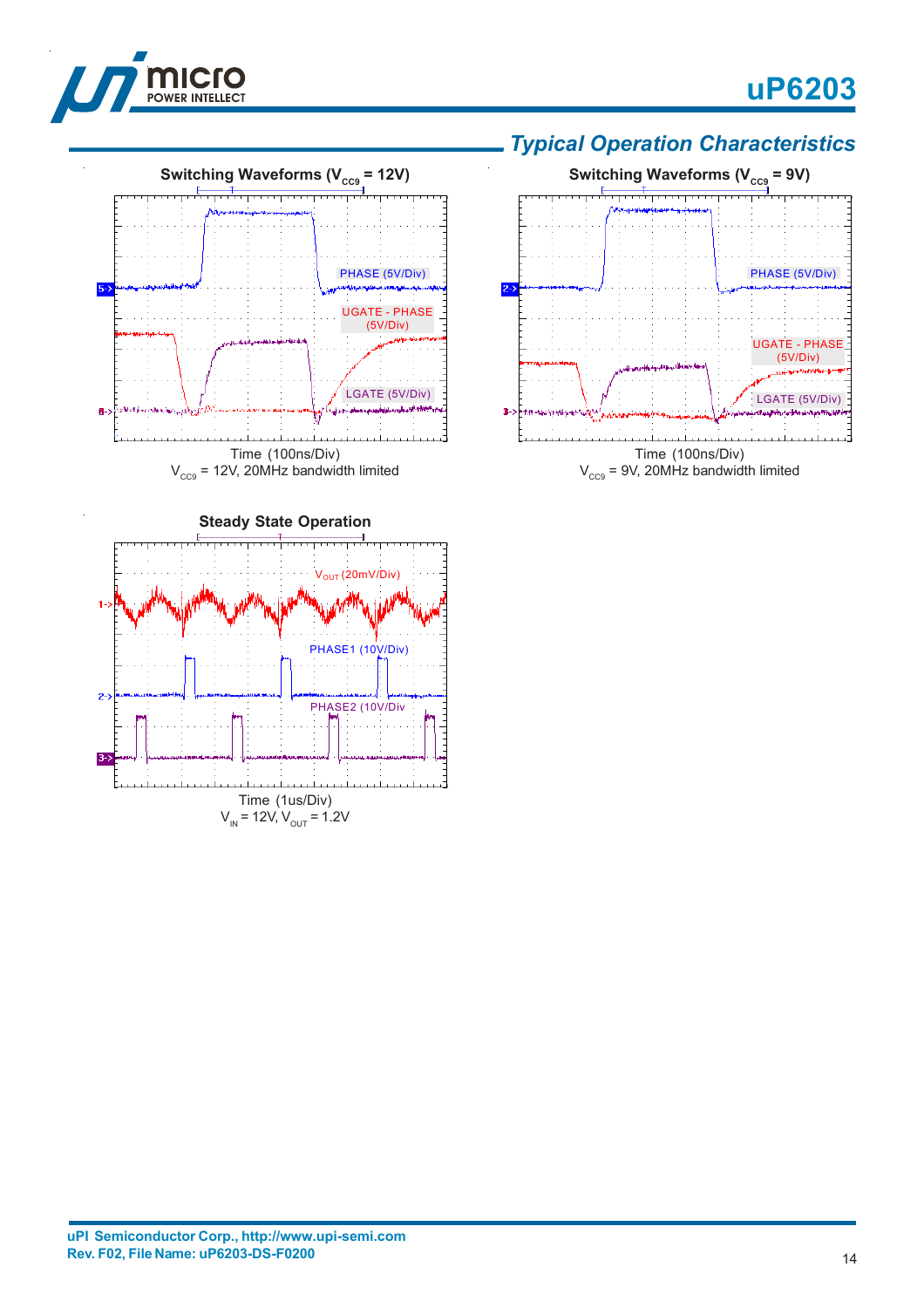

*Application Information*

This page is intentionally left blank and will be update later.